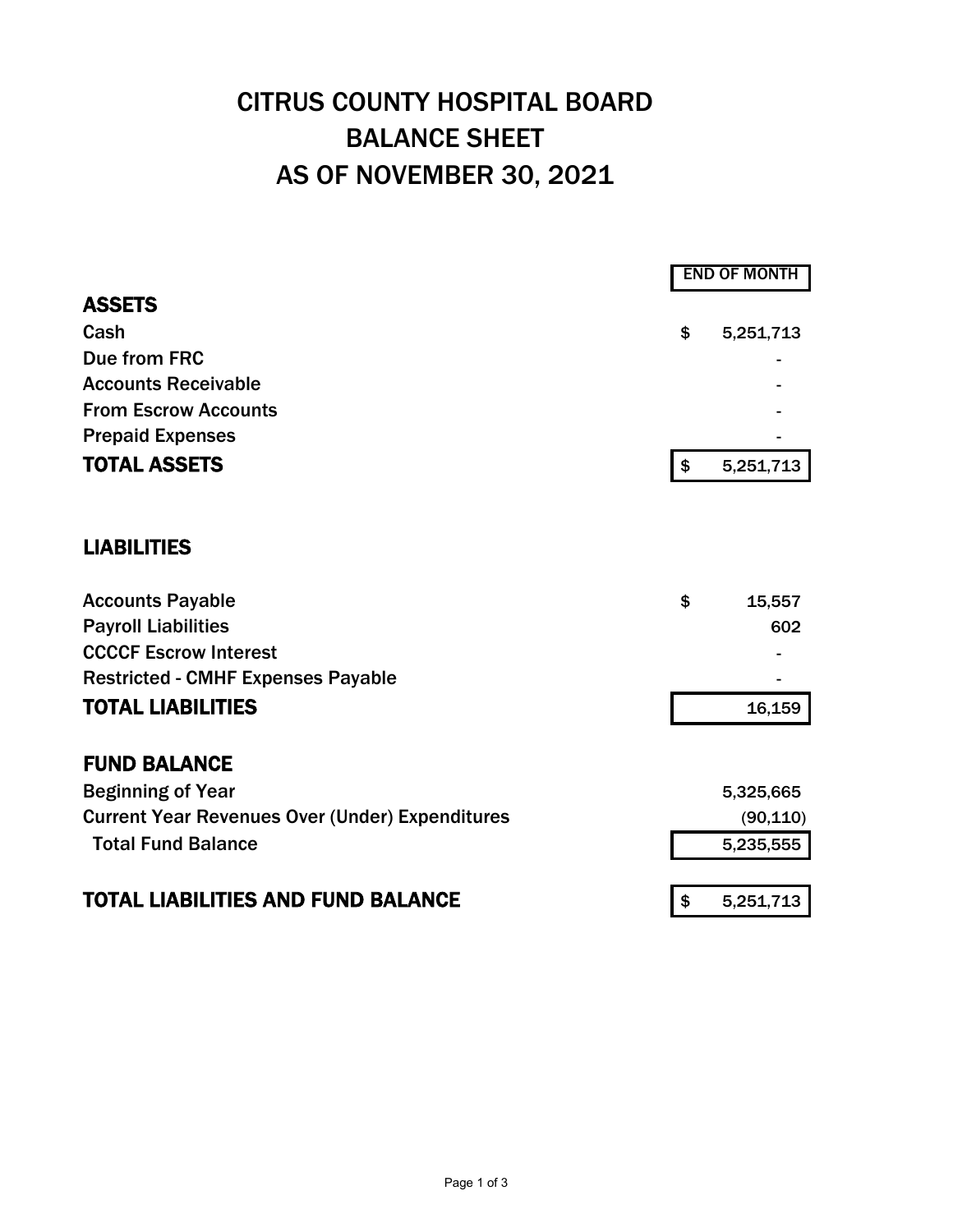## CITRUS COUNTY HOSPITAL BOARD STATEMENT OF REVENUES, EXPENDITURES AND CHANGES IN FUND BALANCE ACCUMULATION OF MONTHLTY AMOUNTS TO ARRIVE AT YEARLY AMOUNTS

|                                                         | Oct-21               | <b>Nov-21</b>  | $Dec-21$       | $Jan-22$ | Feb-22                  | $Mar-22$             | Apr-22               | $May-22$             | $Jun-22$      | $Jul-22$             | Aug-22               | $Sep-22$             | YEAR TO DATE             | 2021/22 BUDGET |
|---------------------------------------------------------|----------------------|----------------|----------------|----------|-------------------------|----------------------|----------------------|----------------------|---------------|----------------------|----------------------|----------------------|--------------------------|----------------|
| <b>REVENUES</b>                                         |                      |                |                |          |                         |                      |                      |                      |               |                      |                      |                      |                          |                |
| Ad valorem:                                             |                      |                |                |          |                         |                      |                      |                      |               |                      |                      |                      |                          |                |
| <b>Delinquent distributions</b>                         | 29                   | $\mathbf{s}$   | $6$ $\sqrt{5}$ | \$       | $\mathbf{s}$            | \$                   | <b>S</b>             | \$.                  | \$            | $$^{\circ}$          |                      | \$                   | 35                       | ŝ.             |
| <b>Excess fees</b>                                      |                      |                |                |          |                         |                      |                      |                      |               |                      |                      |                      | $\sim$                   |                |
| Interest income                                         | 138                  | 124            |                |          |                         |                      |                      |                      |               |                      |                      |                      | 263                      | 120,000        |
| Legal fees reimbursements                               |                      |                |                |          |                         |                      |                      |                      |               |                      |                      |                      | $\sim$                   |                |
| <b>Indemnity Refund CMS</b>                             |                      |                |                |          |                         |                      |                      |                      |               |                      |                      |                      | $\sim$                   |                |
| Miscellaneous income                                    |                      |                |                |          |                         |                      |                      |                      |               |                      |                      |                      |                          |                |
| <b>TOTAL REVENUES</b>                                   | 168                  | 130            |                |          |                         |                      |                      |                      |               |                      |                      |                      | 298                      | 120,000        |
|                                                         |                      |                |                |          |                         |                      |                      |                      |               |                      |                      |                      |                          |                |
| <b>EXPENDITURES</b>                                     |                      |                |                |          |                         |                      |                      |                      |               |                      |                      |                      |                          |                |
| <b>Personnel Expenditures</b>                           |                      |                |                |          |                         |                      |                      |                      |               |                      |                      |                      |                          |                |
| <b>Salaries</b>                                         | 10,439               | 10,550         |                |          |                         |                      |                      |                      |               |                      |                      |                      | 20,990                   | 131,000        |
| Employer social security tax                            | 647                  | 654            |                |          |                         |                      |                      |                      |               |                      |                      |                      | 1,301                    | 8,500          |
| Employer medicare tax                                   | 151                  | 153            |                |          |                         |                      |                      |                      |               |                      |                      |                      | 304                      | 2,100          |
| State unemployment tax                                  |                      |                |                |          |                         |                      |                      |                      |               |                      |                      |                      |                          | 150            |
| <b>Health insurance</b>                                 |                      |                |                |          |                         |                      |                      |                      |               |                      |                      |                      |                          | 9,170          |
| <b>Employer FRS contribution</b>                        | 1,130                | 1,130          |                |          |                         |                      |                      |                      |               |                      |                      |                      | 2,259                    | 13,500         |
| <b>ADP fees</b>                                         | 429                  | 296            |                |          |                         |                      |                      |                      |               |                      |                      |                      | 725                      | 3,950          |
| <b>Total Personnel Expenditures</b>                     | 12,796               | 12,783         |                |          |                         |                      |                      |                      |               |                      |                      |                      | 25,579                   | 168,370        |
| <b>Administrative Expenditures</b>                      |                      |                |                |          |                         |                      |                      |                      |               |                      |                      |                      |                          |                |
| <b>Tax Collector commissions</b>                        |                      | $\mathbf 0$    |                |          |                         |                      |                      |                      |               |                      |                      |                      | $\mathbf{1}$             |                |
| Legal services- CCHB                                    | 195                  | 1,380          |                |          |                         |                      |                      |                      |               |                      |                      |                      | 1,575                    | 75,000         |
| Legal services-FRC issues                               | 14,332               |                |                |          |                         |                      |                      |                      |               |                      |                      |                      | 14,332                   |                |
| <b>Transcription services</b>                           |                      |                |                |          |                         |                      |                      |                      |               |                      |                      |                      |                          |                |
| Audit fees                                              |                      |                |                |          |                         |                      |                      |                      |               |                      |                      |                      |                          | 10,300         |
| Audit fees - lease transactions                         |                      |                |                |          |                         |                      |                      |                      |               |                      |                      |                      |                          | 7,000          |
| Accounting and website services                         |                      |                |                |          |                         |                      |                      |                      |               |                      |                      |                      |                          | 4,500          |
| <b>Consulting fees-Auditor General operations audit</b> |                      |                |                |          |                         |                      |                      |                      |               |                      |                      |                      |                          | 2,500          |
| Consulting fees- Funding needs study                    |                      |                |                |          |                         |                      |                      |                      |               |                      |                      |                      |                          | 2,500          |
| <b>Bank fees</b>                                        |                      |                |                |          |                         |                      |                      |                      |               |                      |                      |                      |                          | 200            |
| <b>Membership fees</b>                                  | 175                  |                |                |          |                         |                      |                      |                      |               |                      |                      |                      | 175                      | 300            |
| Office supplies, equipment and maintanence              |                      |                |                |          |                         |                      |                      |                      |               |                      |                      |                      | $\sim$                   | 500            |
| Telephone and internet                                  | 289                  | 289            |                |          |                         |                      |                      |                      |               |                      |                      |                      | 578                      | 4,000          |
| Printing and copying                                    |                      |                |                |          |                         |                      |                      |                      |               |                      |                      |                      |                          | 400            |
| Postage, shipping, delivery                             |                      |                |                |          |                         |                      |                      |                      |               |                      |                      |                      |                          | 400            |
| Rent                                                    | 480                  | 480            |                |          |                         |                      |                      |                      |               |                      |                      |                      | 961                      | 5,800          |
| Travel, conferences and education                       |                      |                |                |          |                         |                      |                      |                      |               |                      |                      |                      |                          | 500            |
| Insurance                                               | 47,165               |                |                |          |                         |                      |                      |                      |               |                      |                      |                      | 47,165                   | 48,000         |
| Advertising                                             | 43                   |                |                |          |                         |                      |                      |                      |               |                      |                      |                      | 43                       | 300            |
| Miscellaneous expense                                   |                      |                |                |          |                         |                      |                      |                      |               |                      |                      |                      |                          | 3,000          |
| <b>Total Administrative Expenditures</b>                | 62,679               | 2,150          |                |          |                         |                      |                      |                      |               |                      |                      |                      | 64,829                   | 165,200        |
| <b>Other Expenditures</b>                               |                      |                |                |          |                         |                      |                      |                      |               |                      |                      |                      |                          |                |
| Contribution to Veterans Village of Citrus County       |                      |                |                |          |                         |                      |                      |                      |               |                      |                      |                      |                          |                |
| Contribution to Salvation Army - Mobil Canteen          |                      |                |                |          |                         |                      |                      |                      |               |                      |                      |                      |                          |                |
| <b>Contribution to CCCCF</b>                            |                      |                |                |          |                         |                      |                      |                      |               |                      |                      |                      |                          |                |
| <b>TOTAL EXPENDITURES</b>                               | 75,475               | 14,932         |                |          |                         |                      |                      |                      |               |                      |                      |                      | 90,408                   | 333,570        |
|                                                         |                      |                |                |          |                         |                      |                      |                      |               |                      |                      |                      |                          |                |
| <b>EXCESS OF REVENUES OVER (UNDER)</b>                  |                      |                |                |          |                         |                      |                      |                      |               |                      |                      |                      |                          |                |
| <b>EXPENDITURES</b>                                     | (75, 308)            | (14, 802)      |                |          |                         |                      |                      |                      |               |                      |                      |                      | (90, 110)                | (213,570)      |
|                                                         |                      |                |                |          |                         |                      |                      |                      |               |                      |                      |                      |                          |                |
| <b>OTHER SOURCES</b>                                    |                      |                |                |          |                         |                      |                      |                      |               |                      |                      |                      |                          |                |
| Reserve for preservation of CCHB assets                 |                      |                |                |          |                         |                      |                      |                      |               |                      |                      |                      |                          |                |
| (Ch. 2014-254, Laws of Firoida)                         | 5,325,665            | 5,325,665      |                |          |                         |                      |                      |                      |               |                      |                      |                      | 5,325,665                |                |
|                                                         |                      |                |                |          |                         |                      |                      |                      |               |                      |                      |                      |                          |                |
|                                                         |                      |                |                |          |                         |                      |                      |                      |               |                      |                      |                      |                          |                |
|                                                         |                      |                |                |          |                         |                      |                      |                      |               |                      |                      |                      |                          |                |
| <b>EXCESS OF REVENUES AND OTHER USES OVER</b>           |                      |                |                |          |                         |                      |                      |                      |               |                      |                      |                      |                          |                |
| (UNDER) EXPENDITURES AND OTHER USES                     | $5,250,357$ \$<br>\$ | $5,310,862$ \$ | $-1$ \$        | $\sim$   | $\frac{1}{2}$<br>$\sim$ | $\sqrt{ }$<br>$\sim$ | $\sqrt{ }$<br>$\sim$ | $\sqrt{3}$<br>$\sim$ | l s<br>$\sim$ | $\sqrt{3}$<br>$\sim$ | $\sqrt{2}$<br>$\sim$ | $\sqrt{2}$<br>$\sim$ | 5,235,555<br>$$^{\circ}$ | (213, 570)     |